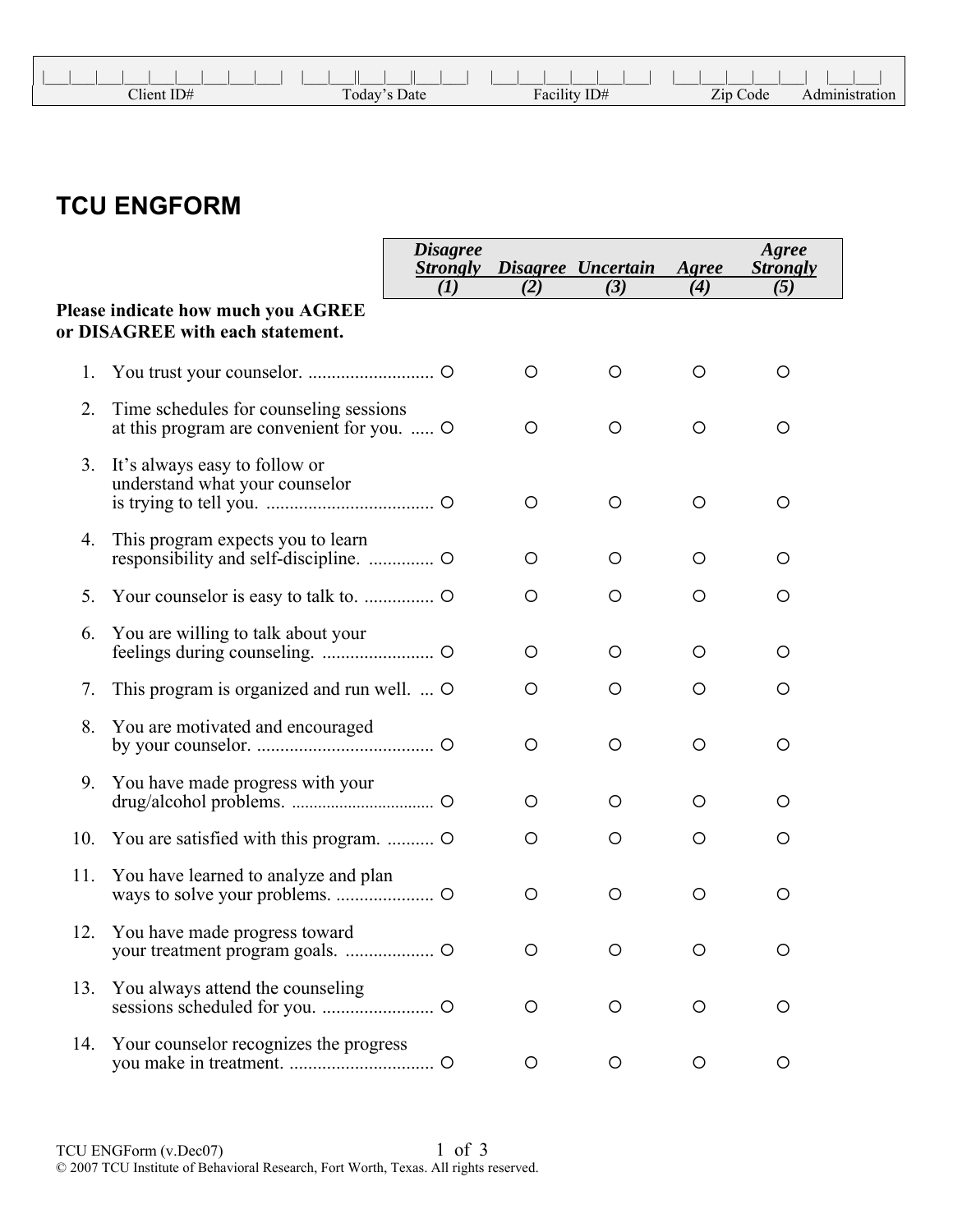| Client ID# | <b>Today's Date</b> | ID#<br>Facility. | Zip Code |  |
|------------|---------------------|------------------|----------|--|

|     |                                                                                  | <i>Disagree</i><br><b>Strongly</b> |         | Disagree Uncertain | Agree   | Agree<br><b>Strongly</b> |
|-----|----------------------------------------------------------------------------------|------------------------------------|---------|--------------------|---------|--------------------------|
|     |                                                                                  | (I)                                | (2)     | (3)                | (4)     | (5)                      |
| 15. | Your counselor is well organized and<br>prepared for each counseling session.  O |                                    | O       | O                  | O       | O                        |
| 16. | Your counselor is sensitive to your                                              |                                    | O       | O                  | $\circ$ | O                        |
| 17. | Your treatment plan has reasonable                                               |                                    | $\circ$ | O                  | $\circ$ | O                        |
| 18. | Your counselor views your problems                                               |                                    | O       | O                  | O       | O                        |
| 19. | Other clients at this program care about                                         |                                    | O       | O                  | $\circ$ | O                        |
| 20. | You have stopped or greatly reduced<br>your drug use while in this program.      |                                    | O       | O                  | $\circ$ | O                        |
|     | 21. Your counselor helps you develop                                             |                                    | O       | $\circ$            | $\circ$ | O                        |
| 22. | You always participate actively in your                                          |                                    | O       | O                  | $\circ$ | O                        |
| 23. | You have made progress in understanding                                          |                                    | O       | O                  | $\circ$ | O                        |
| 24. | Other clients at this program are helpful                                        |                                    | O       | $\circ$            | $\circ$ | O                        |
| 25. | You have improved your relations with<br>other people because of this treatment. |                                    | O       | O                  | O       | O                        |
| 26. | The staff here are efficient at doing                                            |                                    | О       | O                  | O       | O                        |
| 27. | You are similar to (or like) other clients                                       |                                    | O       | O                  | O       | O                        |
| 28. | You have made progress with your<br>emotional or psychological issues.  O        |                                    | O       | O                  | O       | O                        |